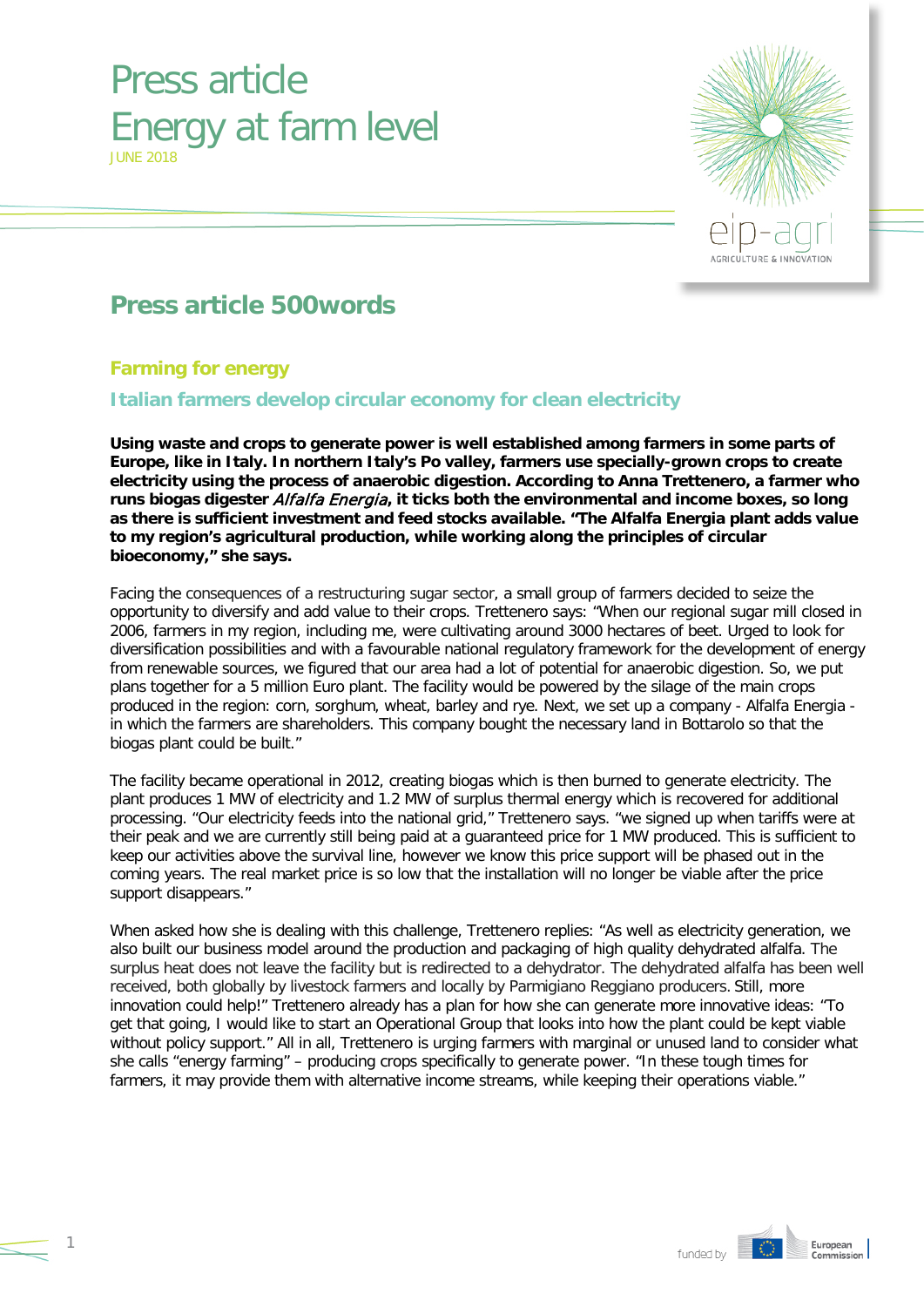

### **Press article 250words**

#### **Farming for energy**

### **Italian farmers develop circular economy for clean electricity**

**Anna Trettenero is one of the farmers in Italy's Po valley who uses crops to create electricity through the process of anaerobic digestion. "It ticks the environmental and income boxes, so long as there is sufficient investment and feed stocks available. Our biogas plant Alfalfa Energia adds value to my region's agricultural production, while working along the principles of circular bioeconomy," she says.**

When their regional sugar mill closed in 2006 because of a restructured sugar sector, farmers, including Anna, were cultivating around 3000 hectares of beet. Urged to look for diversification and with a favourable national regulatory framework to develop energy from renewable sources, their area had a lot of potential for anaerobic digestion. Anna explains: "We put plans together for a 5 million Euro plant. The facility would be powered by the silage of the main crops produced in the region: corn, sorghum, wheat, barley and rye. Next, we set up Alfalfa Energia in which the farmers are shareholders."

Since 2012 the plant produces 1 MW of electricity and 1.2 MW of surplus thermal energy, recovered for additional processing. "We signed up when tariffs were at their peak and we currently receive a guaranteed price for 1 MW produced. However, the real market price is now so low that the installation will no longer be viable after the price support disappears."

Trettenero deals with this challenge: "Innovation could help. So, I would like to start an Operational Group that looks into that." All in all, Trettenero urges farmers to use unused land to produce crops to generate power. "It may provide them with alternative income."

## **Background information**

#### **Project information**

Alfalfa Energia, Pavia, Italy Anna Trettenero

#### **Pictures**

Pictures below are free for use. Click on the picture to download the high resolution version



**Farmer Anna Trettenero (on the left) explains to EIP-AGRI Focus Group 'Renewable energy at farm level' members: "The plant produces 1 MW of electricity and 1.2 MW of surplus thermal energy."**



**The biogas digester is powered by the silage of the main crops produced in the region: corn, sorghum, wheat, barley and rye**.

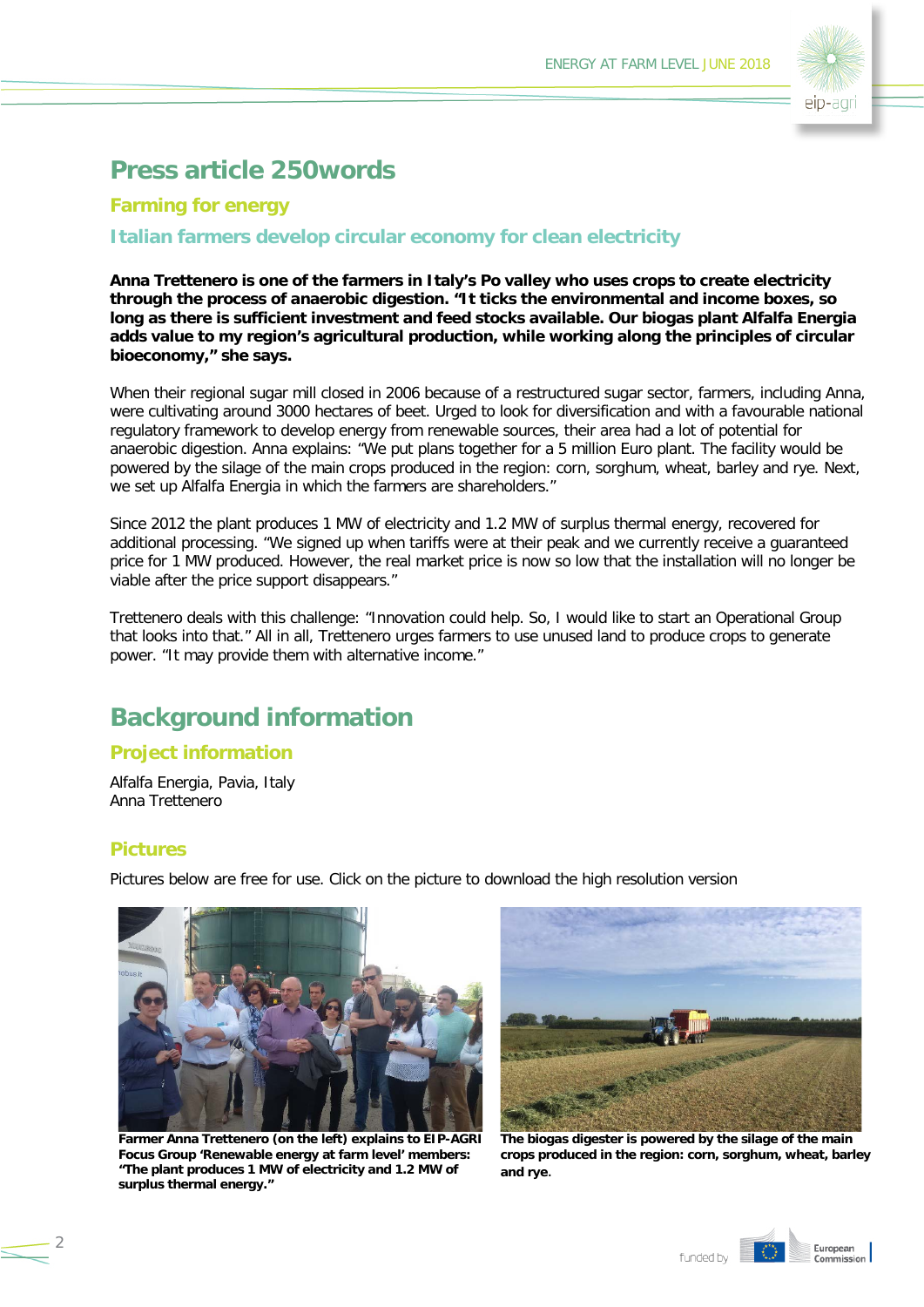

#### **More information on renewable energy at farm level/ circular economy**

The **[EIP-AGRI Focus Group 'Renewable energy at farm level'](https://ec.europa.eu/eip/agriculture/en/focus-groups/enhancing-production-and-use-renewable-energy-farm)** visited Alfalfa Energia during their second meeting in April 2018. The 20 experts will continue to work on the minipapers and the Focus Group report is scheduled to be published early 2019.

#### **More related EIP-AGRI circular economy topics**

- **[EIP-AGRI factsheet circular economy](https://ec.europa.eu/eip/agriculture/en/publications/eip-agri-factsheet-circular-economy)** (EN FR PT)
- **[EIP-AGRI factsheet bioeconomy](https://ec.europa.eu/eip/agriculture/en/publications/eip-agri-factsheet-bioeconomy)** (EN FR PT)
- **[EIP-AGRI factsheet nutrient recycling](https://ec.europa.eu/eip/agriculture/en/publications/eip-agri-factsheet-nutrient-recycling)** (EN FR)

#### **Horizon 2020 Thematic Network on circular economy**

• AGRIFORVALOR (MAA) - Its focus is turning waste, by-products and residues from agriculture and forestry into a valuable product or resource for industry through 'Biomass Innovation Design Hubs': **[website](http://www.agriforvalor.eu/)** - **[CORDIS](http://cordis.europa.eu/project/rcn/200220_en.html)** (2015)

Thematic networks are multi-actor projects which collect existing knowledge and best practices on a given theme to make it available in easily understandable formats for end-users such as farmers, foresters, advisers etc. More information on **[www.eip-agri.eu](https://ec.europa.eu/eip/agriculture/en/about/thematic-networks-%E2%80%93-closing-research-and)**

#### **EIP-AGRI Inspiration from your country on renewable energy at farm level and circular economy**

Here below you find a list of topics that have been covered in one of the EIP-AGRI events and / or EIP-AGRI publications.

| Belgium            | Bioconversion of organic waste streams such as hen       | <b>Presentation at EIP-AGRI</b> |
|--------------------|----------------------------------------------------------|---------------------------------|
|                    | and swine manure, waste of fish, coffee, vegetables      | workshop 'circular              |
|                    | and fruit by black soldier fly (Hermatia) in Belgium -   | economy'                        |
|                    | Ms Nouchka De Craene                                     |                                 |
| Finland            | A grain dryer which is both energy and time efficient    | <b>Inspirational idea</b>       |
| Finland            | Biovakka, Manure management to produce biogas and        | <b>Inspirational idea</b>       |
|                    | nutrients in Finland                                     |                                 |
| France             | Turning waste into a resource                            | <b>Inspirational idea</b>       |
| France             | Mixed farming in the Aveyron river basin                 | <b>Inspirational idea</b>       |
| Italy              | Plant-based bioproducts to boost regional development    | <b>Agrinnovation magazine -</b> |
|                    |                                                          | $n^{\circ}2$ – page 7           |
| Italy              | Nutrient spill overs for valuable fertiliser             | <b>Inspirational idea</b>       |
| <b>Netherlands</b> | Exploring new crops for the bioeconomy, while            | <b>Agrinnovation magazine -</b> |
|                    | improving aircraft                                       | $n^{\circ}2$ – page 17          |
|                    | safety near Amsterdam Schiphol airport                   |                                 |
| <b>Netherlands</b> | Concrete solutions for sustainability and animal welfare | <b>Inspirational idea</b>       |